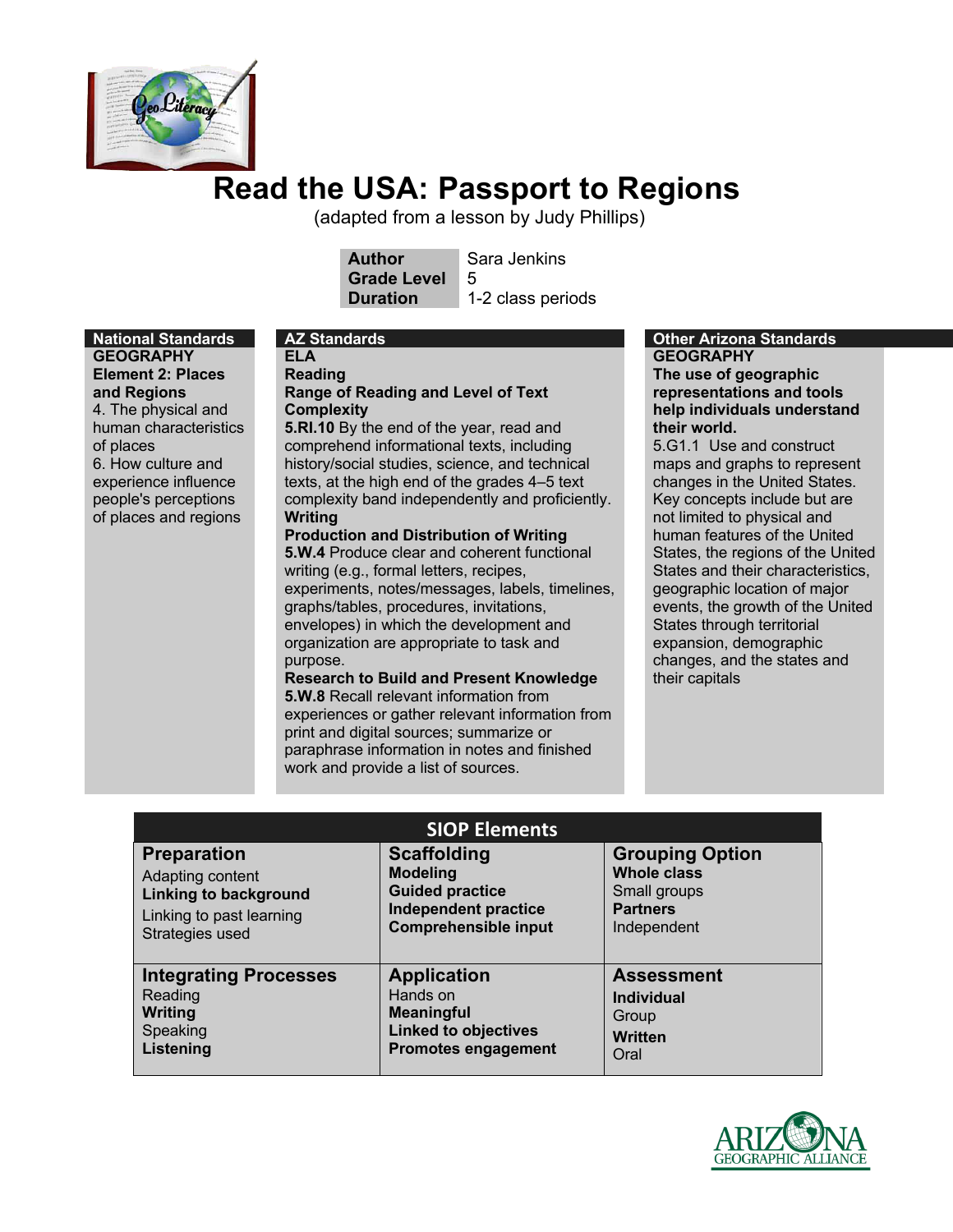# **Read the USA: Passport to Regions**

### **Arizona ELP Standards**

**Grade 5 Basic**

#### **Speaking and Writing**

Standard 3 By the end of each language proficiency level, an English learner can speak and write about grade appropriate complex literary and informational texts and topics.

B-3 compose informational text that includes details to develop a topic while using appropriate conventions.

B-5: use examples of precise language and domain-specific vocabulary within informative texts. Standard 5 By the end of each language proficiency level, an English learner can adapt language choices to purpose, task, and audience when speaking and writing.

B-1 demonstrate awareness of the need to adapt language choices according to purpose, task, and audience.

B-2: use grade-appropriate general academic and content specific words, phrases, and expressions with developing control.

#### **Listening, Speaking, Reading, and Writing**

Standard 7 By the end of each language proficiency level, an English learner can conduct research and evaluate and communicate findings to answer questions or solve problems. B-1: gather information from multiple provided resources to answer questions.

B-2: sort evidence into categories.

# **Overview**

The United States is a vast country with many physical and human aspects. One way for students to spatially analyze the U.S. is through an examination of regions. What is the landscape of the Northeast? What types of cultures make up most of the West?

# **Purpose**

In this lesson, students will create a passport to the United States by reading trade books or digital text. They will receive passport stamps by connecting their research to the geographic themes (location, place, human environment interaction, movement, and regions).

# **Key Vocabulary**

**location:** where a place is

**movement:** how people or things move from one place to another

**place:** what you see when you are there **region:** an area that has similar features **human/environment interaction**: how people change an area and/or how the environment affects people

# **Materials**

The Five Themes of Geography information sheet

- § Passport worksheet
- § A variety books about different regions of the United States *(The included bibliography of books features fictional books for the most part. This lesson is appropriate for non-fiction books as well.)*
- § Glue sticks and scissors
- § Region stamp or stickers (teacher created—a different one for each U.S. region)
- Student Photograph (optional)
- Reference materials containing maps, books, or websites
- § Alexandro's Gift or similar book about the **Southwest**
- § A real passport (optional)
- Map of US Regions (with labels) https://geoalliance.asu.edu/sites/default/files/ma ps/US\_Regions\_Teacher\_Key.pdf
- Map of US Regions (without labels) http://geoalliance.asu.edu/sites/default/files/map s/US\_Regions\_state-names.pdf
- § Vocabulary Cards

# **Objectives**

The student will be able to:

- identify the five themes of geography (location, place, human/environment interaction, movement, and region) and apply them to the regions of the United States.
- use available reference material, including the Internet, to gather information.

# **Procedures**